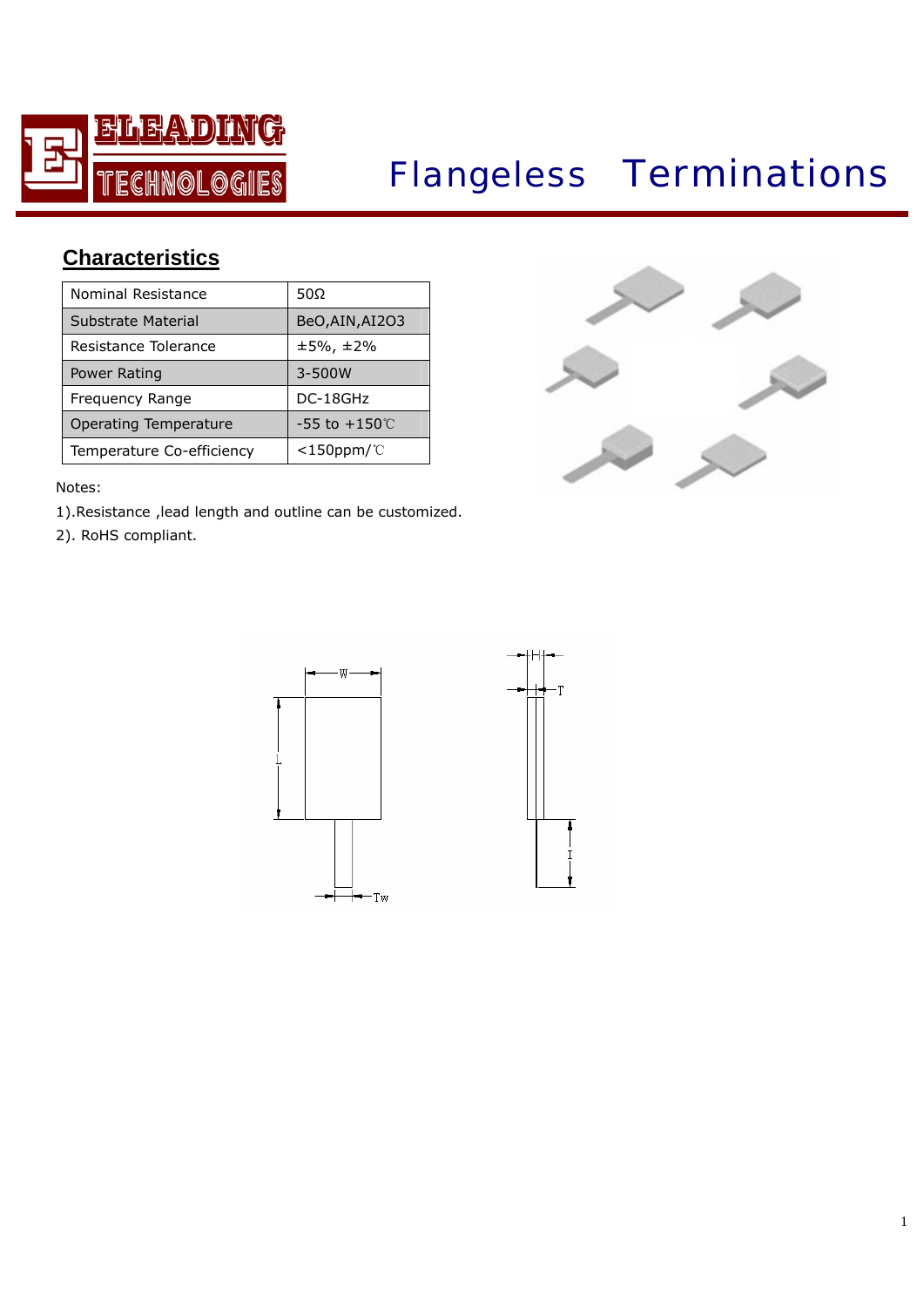## **List one of flangeless Terminations**

| Power<br>Rating | Frequency<br>Range | <b>VSWR</b> | Dimension (mm) |                |              |     |                  | Model Number |               |
|-----------------|--------------------|-------------|----------------|----------------|--------------|-----|------------------|--------------|---------------|
| (w)             | (GHz)              | (Max)       | W              | L              | $\top$       | H   | $\mathbf I$      | Tw           |               |
| 3               | $DC-6$             | 1.20        | 3              | 2.5            | 1            | 1.8 | $\overline{4}$   | 1            | ET50-3T0101   |
| $\overline{3}$  | $DC-6$             | 1.20        | 2.5            | $\mathfrak{Z}$ | $\mathbf{1}$ | 1.8 | $\overline{4}$   | $\mathbf{1}$ | ET50-3T0102   |
| 5               | $DC-4$             | 1.20        | 1.27           | 2.54           | $\mathbf{1}$ | 1.8 | $\overline{4}$   | $\mathbf{1}$ | ET50-5T2202   |
| 5               | $DC-6$             | 1.20        | 5              | 2.5            | $\mathbf{1}$ | 1.8 | $\overline{4}$   | $\mathbf{1}$ | ET50-5T0301   |
| 5               | $DC-6$             | 1.20        | 2.5            | 5              | $\mathbf{1}$ | 1.8 | $\overline{4}$   | $\mathbf{1}$ | ET50-5T0303   |
| 5               | $DC-6$             | 1.20        | $\overline{4}$ | $\mathfrak{Z}$ | $\mathbf{1}$ | 1.8 | $\overline{4}$   | $\mathbf{1}$ | ET50-5T0601   |
| 5               | $DC-6$             | 1.20        | 3              | $\overline{a}$ | 1            | 1.8 | 4                | $\mathbf{1}$ | ET50-5T0604   |
| 5               | $DC-6$             | 1.20        | $\overline{4}$ | $\overline{4}$ | $\mathbf{1}$ | 1.6 | $\overline{4}$   | $\mathbf{1}$ | ET50-5T0701   |
| 10              | $DC-6$             | 1.25        | 4              | 3              | $\mathbf{1}$ | 1.8 | $\overline{4}$   | $\mathbf{1}$ | ET50-10T0602  |
| 10              | $DC-6$             | 1.25        | 3              | $\overline{4}$ | $\mathbf{1}$ | 1.8 | $\overline{4}$   | $\mathbf{1}$ | ET50-10T0605  |
| 10              | $DC-6$             | 1.25        | $\overline{4}$ | $\overline{4}$ | $\mathbf{1}$ | 1.6 | $\overline{4}$   | $\mathbf{1}$ | ET50-10T0704  |
| 10              | $DC-6$             | 1.25        | 3              | 2.5            | $\mathbf{1}$ | 1.8 | $\overline{4}$   | $\mathbf{1}$ | ET50-10T0103  |
| 10              | $DC-6$             | 1.25        | 2.5            | 3              | $\mathbf{1}$ | 1.8 | $\overline{4}$   | $\mathbf{1}$ | ET50-10T0104  |
| 20              | $DC-6$             | 1.30        | 5              | 2.5            | $\mathbf{1}$ | 1.8 | $\overline{4}$   | $\mathbf{1}$ | ET50-20T0308  |
| 20              | $DC-6$             | 1.20        | 2.5            | 5              | $\mathbf{1}$ | 1.8 | $\overline{4}$   | $\mathbf{1}$ | ET50-20T0309  |
| 20              | $DC-18$            | 1.35        | 5              | 2.5            | $\mathbf{1}$ | 1.8 | $\overline{4}$   | $\mathbf{1}$ | ET50-20T0310  |
| 20              | $DC-6$             | 1.25        | 4              | $\mathfrak{Z}$ | $\mathbf{1}$ | 1.8 | $\overline{4}$   | $\mathbf{1}$ | ET50-20T0603  |
| 20              | $DC-6$             | 1.25        | $\mathsf{3}$   | $\overline{4}$ | $\mathbf{1}$ | 1.8 | $\overline{4}$   | $\mathbf{1}$ | ET50-20T0606  |
| 20              | $DC-3$             | 1.20        | $\overline{4}$ | $\overline{4}$ | $\mathbf{1}$ | 1.6 | $\overline{4}$   | $\mathbf{1}$ | ET50-20T0705  |
| 20              | $DC-3$             | 1.20        | 5              | $\overline{4}$ | $\mathbf{1}$ | 1.9 | $\overline{4}$   | $\mathbf{1}$ | ET50-20T0804  |
| 20              | $DC-3$             | 1.20        | $\overline{4}$ | 5              | $\mathbf{1}$ | 1.9 | $\overline{4}$   | $\mathbf{1}$ | ET50-20T0803  |
| 30              | $DC-4$             | 1.25        | $6\,$          | 4.7            | $\mathbf{1}$ | 2.2 | $6\,$            | $\mathbf{1}$ | ET50-30T0903  |
| 30              | $DC-4$             | 1.25        | 4.7            | 6              | $\mathbf{1}$ | 2.2 | 6                | $\mathbf{1}$ | ET50-30T0902  |
| 30              | $DC-6$             | 1.20        | 6              | 6              | $\mathbf{1}$ | 1.8 | $6\,$            | $\mathbf{1}$ | ET50-30T1106  |
| 40              | $DC-4$             | 1.25        | 6              | 4.7            | $\mathbf{1}$ | 2.2 | 6                | $\mathbf{1}$ | ET50-40T0905  |
| 40              | $DC-4$             | 1.25        | 4.7            | 6              | $\mathbf{1}$ | 2.2 | 6                | $\mathbf{1}$ | ET50-40T0904  |
| 60              | $DC-4$             | 1.25        | 6              | 5              | $\mathbf{1}$ | 1.8 | 6                | $\mathbf{1}$ | ET50-60T1001  |
| 60              | $DC-4$             | 1.25        | 5              | 6              | $\mathbf{1}$ | 1.8 | 6                | $\mathbf{1}$ | ET50-60T1002  |
| 60              | $DC-3$             | 1.25        | 6              | 6              | $\mathbf{1}$ | 1.8 | 6                | 1            | ET50-60T1102  |
| 60              | $DC-3$             | 1.25        | 6.35           | 6.35           | $\mathbf{1}$ | 1.8 | 6                | $\mathbf{1}$ | ET50-60T3303  |
| 80              | $DC-3$             | 1.20        | 9              | 6              | $\mathbf{1}$ | 2.2 | 6                | 1.4          | ET50-80T1205  |
| 80              | $DC-3$             | 1.20        | 6              | 9              | $\mathbf{1}$ | 2.2 | 6                | 1.4          | ET50-80T1204  |
| 100             | $DC-3$             | 1.20        | 9              | 6              | $\mathbf{1}$ | 2.2 | 6                | 1.4          | ET50-100T1203 |
| 100             | DC-2.2             | 1.20        | 10             | 8              | $\mathbf{1}$ | 2.2 | $\boldsymbol{6}$ | 1.4          | ET50-100T1401 |
| 100             | $DC-3$             | 1.20        | 8              | 10             | $\mathbf{1}$ | 2.2 | 6                | 1.4          | ET50-100T1402 |